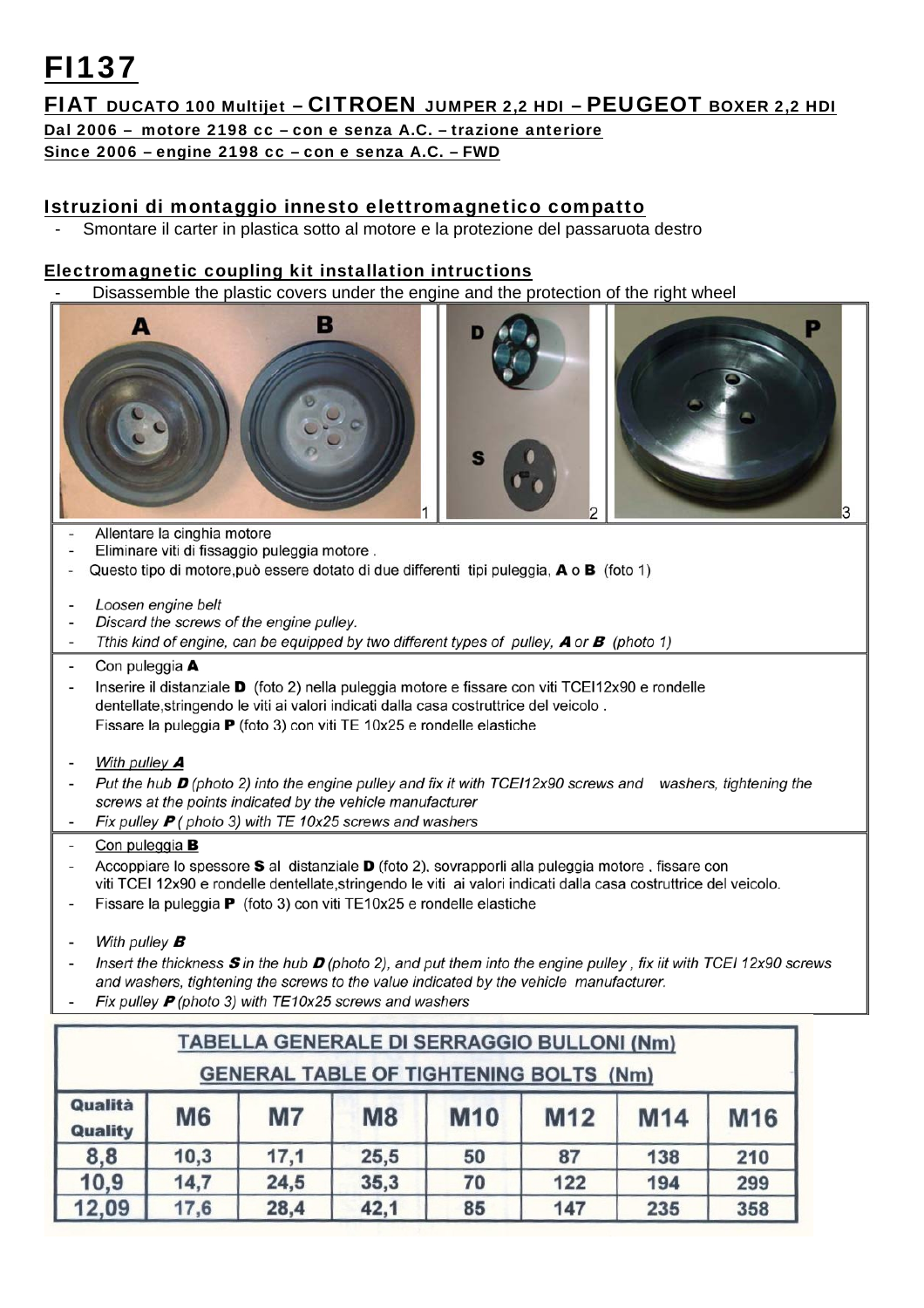

- Smontare la cinghia e la puleggia delle pompa servosterzo
- Staccare il tubo di gomma della pompa servosterzo recuperando l'olio
- Eliminare le viti nei punti **A B C D** , poi fissare la staffa innesto elettromagnetico con la bulloneria fornita
	- **Disassemble the belt and the pulley of the power steering pump**
	- *Disconnect the rubber hose of power steering pump and recover the oil*
	- *Remove the screws in the four points A B C D, then fasten electromagnetic clutch bracket with supplied bolts*



- Rimontare la puleggia, fissandola con le viti fornite
- Rimontare la cinghia, della pompa servosterzo
- Ricollegare il tubo della pompa servosterzo rimettere l'olio recuperato nel suo serbatoio
- *Replace the pulley and secure with the provided screws* 
	- **Replace the power steering pump belt**
	- **Reconnect the power steering pump**  *hose, replace oil recovered in his tank*